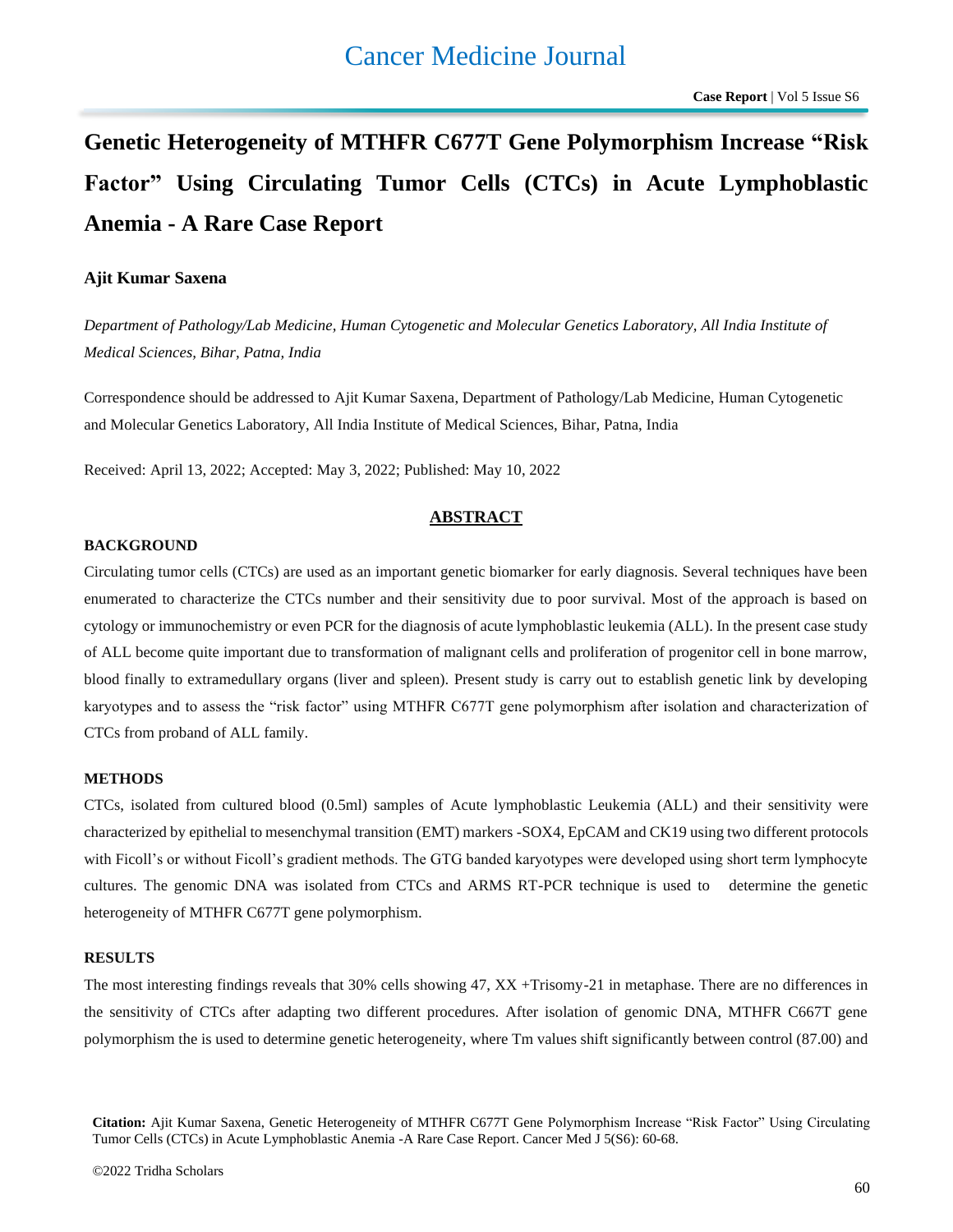Acute lymphoblastic Leukemia case (86.50), due to point mutation and cytosine change into thymidine followed by the substitution of amino acid alanine in to valine confirming the increase of "risk factor" of the disease.

# **CONCLUSION**

Acute lymphoblastic Leukemia is a complex genetic disorder where genetic (karyotypes) and epigenetic factors (genetic heterogeneity) based on folate metabolism work together in synchronized manner which confirm to increase "risk factor" of the disease in heterozygous condition.

## **KEYWORDS**

Circulating tumor cell; Acute lymphoblastic Leukemia and MTHFR C677T polymorphism; Trisomy-21

# **INTRODUCTION**

In human, the circulating tumor cells (CTCs) play an important role for cancer management of solid tumors as noninvasive device. The number and sensitivity of CTCs are quite low  $(-1\%)$  in cancer patients [1,2]. The CTCs shows heterogeneous group of cell population during circulation and establish distant metastasis. The CTCs are rich source of liquid biopasy and "information center" for early diagnosis, monitoring, and treatment [3]. Several techniques have been implicating to increase the number and their sensitivity depending increase (5.0-10ml) the quantity of blood samples [4]. Clinically, the acute ALL cases were indistinguishable by cytologically, or immunology, but peripheral blood cells show blast cell with anemic, thrombocytopenia and sudden increase of fever. The finally the genetic basis of diagnosis becomes quite relevant to explore the etiopathology of the disease. In human cancer cytogenetics, the ALL patient shows poor or 'fugginess' morphology of chromosomes. The karyotypic variation shows non-random pattern of involving additional chromosome number 3, 6 and 21. These constitutional chromosomal aberrations (aneuploidy) warned the individual are at higher "risk" of developing leukemia in the patients of Down's syndrome (47+21) and Klinefelter syndrome (47, XXY or mosaic) patients. The genetic etiology of human cancer is highly complex due to involvement of multiple factors. In lymphocytic leukemia is commonly observed in Down's

syndrome cases due non-disjunction in mitotic event during cell – division.

In the present case study, CTCs were isolated using two different procedures and check their sensitivity was evaluated using three different epithelial to mesenchymal transition (EMT) markers - SOX4, EpCAM and CK19. These markers are highly conserved in nature and extensively used for morphogenetic transformation during metastasis. A novel procedure was developed to increase the number and their sensitivity after collection of small amounts of blood (0.5ml) form the patient like ALL for CTCs using in - vitro techniques. Further, the same study was extended to assess the "risk factor" by using MTHFR C677T gene polymorphism in the same case of ALL, after isolation of genomic DNA form CTCs. The methylenetetrahydrofolate reductase (MTHFR) gene is a critical enzyme to regulate the folate metabolism for DNA methylation in pediatric cancer [5]. In the present rare cases of ALL, the authors try to explore the etiopathology between the genetic link and risk factor of the disease to determine genetic heterogenicity.

# **MATERIAL AND MTHODS**

Clinically diagnosed, a female of six-year age old girl referred to cytogenetic and molecular genetic laboratory of the department of Pathology/Lab Medicine, All India Institute of Medical Sciences, Patna, Bihar for confirmation of diagnosis based on involvement of genetic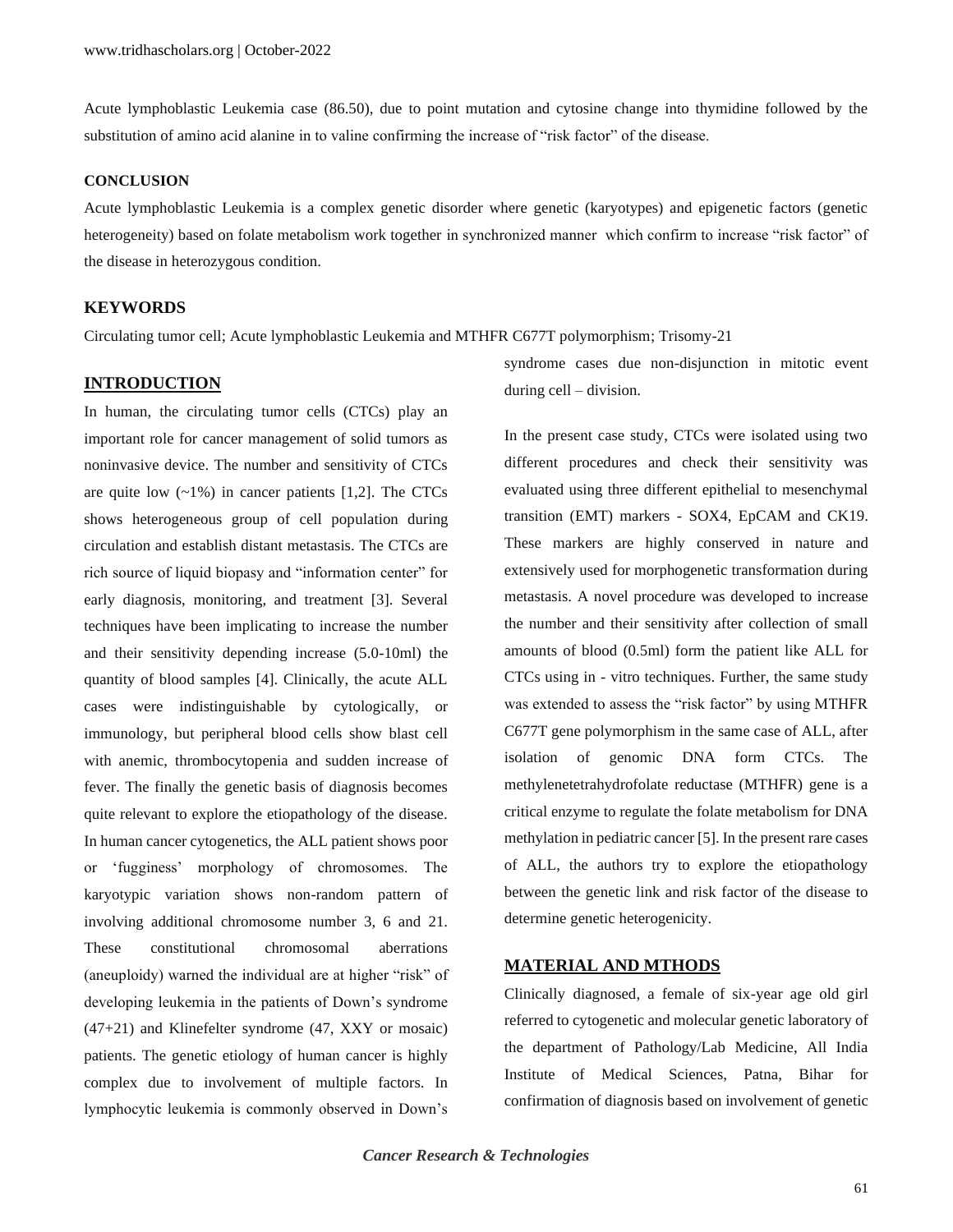component (chromosome) risk factors and their correlation to the onset of disease. The family history was recorded to develop pedigree analysis to find out the mode of inheritance in the proband but failed due to lack of cooperation of family member belong to rural area of Bihar. Family history showing lack of environmental exposure either to radiation or prenatal exposure to drug involvement during antenatal development of disease except sudden increase of fever.

#### **Development of Karyotypes**

The peripheral blood sample (1.5ml) was collected under sterile condition to set up short term lymphocytes cultures in triplicates (n=3), each culture contain 0.5ml of ALL peripheral blood. The RPMI 1640 media containing phytohemagglutinin-M, FBS (5%) and antibiotics (streptomycin - penicillin) for 72 hours at 37 C was used for cytogenetic analysis as well as used for isolation of circulating tumor cell (CTCs). The karyotypes were developed from well spread metaphase after harvesting the cultures by incorporation of colchicine (2hrs) prior to arrest the dividing cells. The cells were fixed in 3:1 methanol: acetic acid solution after hypotonic treatment. At least twenty well spread metaphases were selected for karyotyping after GTG banding [6]. The karyotypes were prepared according to the recommendations of the International System for Chromosome Nomenclature (ISCN 2016) The second and third set of ALL cultures were used for the isolation and characterization of circulating tumor cells.

# *Isolation and Characterization of Circulating Tumor Cells (CTCs)*

The cultured blood (second and third set) was collected and wash with 3.0 ml of media RPMI 1640 three times and second set of cultured blood used for the isolation of CTCs using Ficoll's gradient) methods. Blood was mixed (3.0 ml) of Ficoll-Paque Plus in conical glass test-tube and centrifuged at 400 x g for 30 minutes at 20°C. After centrifugation, a ring was obtained at the junction of plasma and Ficoll's layer. The upper layer was drawn off leaving the lymphocyte layer undisturbed which was then isolated carefully and kept in an Eppendorf tube for DNA extraction using kit (Promega, USA). In the third set of cultured cell were collected and follow the same procedure as mentioned above except failed to add Ficoll-Paque Plus. The genomic DNA was isolated using kit quantified by nanodrop spectrophotometer. The comparative analysis and sensitivity of CTCs was carried out by adapting two different procedures after using known markers of transition from epithelial to mesenchymal cells named SOX 4, EpCAM and CK19 [6-8]. Further, the confirmation and characterization of the CTCs makers were performed with specific forward & reverse primers using RT PCR and individual bands were characterize on (1.5%) agarose gel electrophoresis. The bands were visualized on GelDoc system (BioRad) after Et.br staining.

# *Characterization of CTCs markers-SOX 4, EpCAM and CK-19*

Table-1, showing the specific set of primers of SOX4, EpCAM and CK-19 for the identification of CTCs in ALL case after confirmation of sequences from NCBI (BLAST/http://blast.ncbi.nlm.nih.gov.).The PCR reaction was achieved in a 25µl mixture containing 5X Green GoTaq PCR reaction buffer, dNTPs Mix (10 mM), 1µl each of 10 pmol of CTCs specific primer i.e. forward and reverse, 0.2µl of Go Taq DNA polymerase (5U/µl). The genomic template of DNA (50ng) is mix with reaction mixture before using PCR. The reaction profile was different for each of the CTC's marker i.e. carried out for 35 cycles comprising, initially denaturation at 95°C for 5 minutes. There are three markers showing different PCR protocols like SOX4 denaturation at 95°C for 30 seconds, annealing at 57.2°C for 30 seconds, elongation at 72°C for 30 seconds, followed by final elongation at 72°C for 8 minutes, Similarly, for EpCAM, the denaturation at 95°C for 45 seconds, annealing at 58.7°C for 1 minute,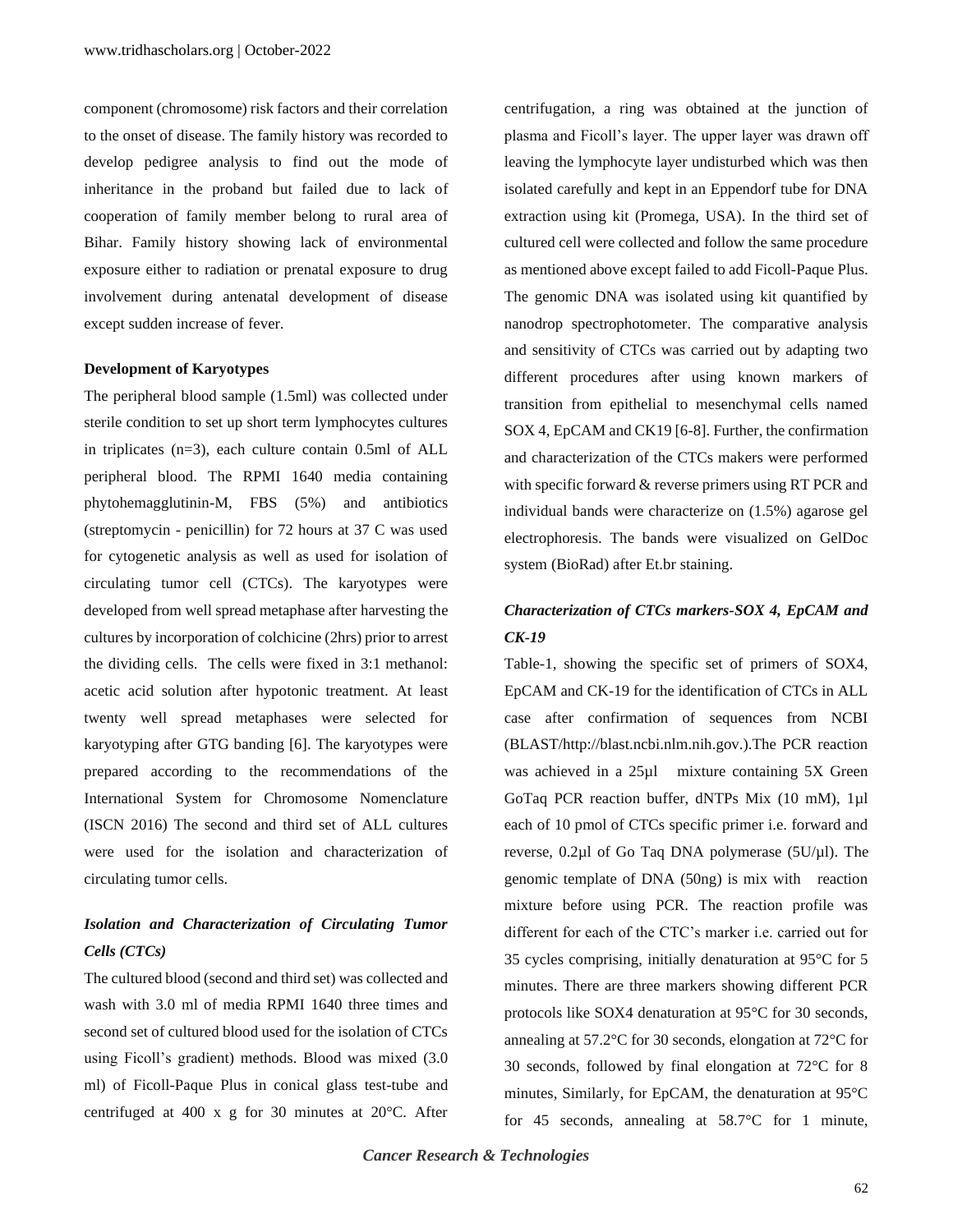elongation at 72°C for 1 minute, followed by final elongation at 72°C for 7 minutes. and CK-19 (Denaturation at 95°C for 45 seconds, annealing at 60.2°C for 30 seconds, elongation at 72°C for 1 minute, followed by final extension at 72°C for 7 minutes) as shown. The amplified products were characterized on 1.5% agarose gel as illustrated as above.

#### *MTHFR C677T Gene Polymorphism*

MTHFR gene polymorphism analysis helps to assess the genetic heterogenicity and "risk factors" by using ARM-PCR in ALL case. This is highly sensitive, reliable technique used for SNP analysis to detect mutant alleles of MTHFR, based on Tm values to increase the specificity of specific primers (tetra plex) as details of primers are documented in table-1. The primers were designed for genotyping of MTHFR C677T [\(http://cedar.genetics.soton.ac.uk/public\\_html/primer1.ht](http://cedar.genetics.soton.ac.uk/public_html/primer1.html) [ml\)](http://cedar.genetics.soton.ac.uk/public_html/primer1.html)

CAGTAGGGATAACCGTCCAATGGGGTTTCCCATAAACAGGAATGAAGT ATGAACCCACGCTACCACCAGGATGAACCTGAGGACGTATTGCTGAGT GAAAGAAGTCAGTCGCAGCAGGCCGCACATGGTGTGTTTCATTTATGT GAACGTCCAGGCAAATCCACAGACACAGGTACAGCCACGTCGGAATTG  ${\bf TGGGGCCGGGGG CAGGGAG CATGAACTT CCTTCCACAGGACCCCCGC}$ 

A and further confirmed by BLAST (http:// www.ncbi.nlm.nih.gov/blast) to determine the specificity of the primers using RT-PCR technique.

| Table 1: RT-PCR strategy showing the set of primers (forward/reverse) used for circulating tumor cells (CTCs) as specific markers and |
|---------------------------------------------------------------------------------------------------------------------------------------|
| the four set of primers for MTHFR C677T genes polymorphism used in the present study.                                                 |

| S.<br>No. | Oligo Type      | Oligonucleotide Sequences (5'-3')       | Annealing<br>Temp. $(^{\circ}C)$ | Amplicon<br>Size (bp) | <b>References</b> |
|-----------|-----------------|-----------------------------------------|----------------------------------|-----------------------|-------------------|
|           | SOX4            | Forward-GGTCTCTAGTTCTTGCACGCTC          | 57.2                             | 183                   | $[7]$             |
|           |                 | Reverse CGGAATCGGCACTAAGGAG             |                                  |                       |                   |
| 2.        | EpCAM           | Forward GCCAGTGTACTTCAGTTGGTGC          | 58.7                             | 359                   | [8]               |
|           |                 | Reverse CCCTTCAGGTTTTGCTCTTCTCC         |                                  |                       |                   |
| 3.        | $CK$ 19         | Forward ATTCCGCTCCGGGCACCGATCT          | 60.2                             | 573                   | [9]               |
|           |                 | Reverse CGCTGATCAGCGCCTGGATATGCG        |                                  |                       |                   |
| 4.        | *MTHFR<br>C667T | Forward TGTCATCCCTATTGGCAGGTTACCCCAAA   |                                  | 171                   | [10]              |
|           |                 | Reverse CCATGTCGGTGCATGCCTTCACAAAG      |                                  |                       |                   |
|           |                 | Cpoly                                   | 58.0                             | 150                   |                   |
|           |                 | GGCGGGCGGCCGGGAAAAGCTGCGTGATGATGAAATAGG |                                  |                       |                   |
|           |                 | Tallele GCACTTGAAGGAGAAGGTGTCTGCGGGCGT  |                                  | 105                   |                   |

**Note:** \*ARMS PCR is used using four different set of primers.

To increase the specificity of the reaction, the allelespecific primers were selected and confirmed by software to obtain maximum *Tm* values [9]. This tetra primer selected for ARMS - PCR of MTHFR C677T genotype i.e. CC (wild type) and CT (mutant) either in homozygous and heterozygous condition using SYBR green. The primers used in present study- MTHFR-T, 5' – GCACTTGAAGG AGAAGGTGTCTGCGGGCGT-3'; MT MTHFR-C-poly G, 5'-GGCGGGCGGCCGGGAAAAGCTGCGTG ATGA TGAAATAGG-3'; MTHFR-cf, 5'-TGTCATCCCTATTG

GCAGGTTACCCCAAA-3'; MTHFR-cr, 5' - CCATGTC G GTGCATGCCTTCACAAAG-3'. The reaction mixture consist of a total volume of 20μl containing 10μl of SYBR Green PCR Master mix , 1 μl of each primer per reaction, 40ngm of genomic DNA, and distilled water was used for RT- PCR analysis. The PCR protocol initially consist of denaturation step (95 C for 7 min) was followed by amplification and quantification steps repeated for 30 cycles (950C for 10 s, 60 C for 10 s, 72s, with a single fluorescence measurement at the end of the elongation step at 72° curve analyzed the data and reaction was terminated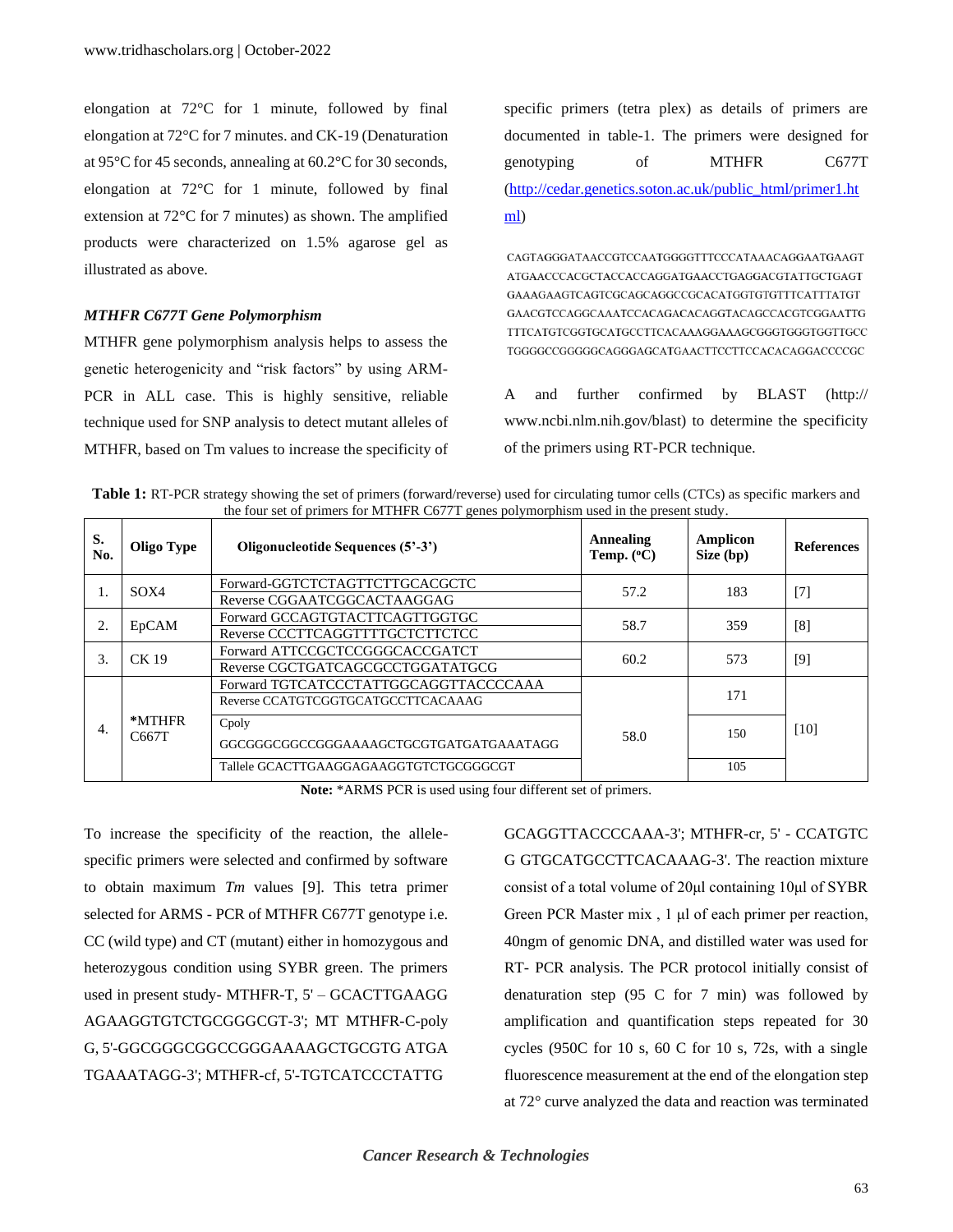by cooling to 40°C. Melting curves (*T*m) were constructed by lowering the temperature to 65°C and later increasing the temperature by 0.2 C/s to 98°C to measuring the change of fluorescence consistently. After obtaining *Tm* values, RT- PCR, a plot was developed between fluorescence versus temperature (dF/dT) for the amplification of candidate gene products and finally measured at 530nm. PCR products were further analyzed on agarose gel electrophoresis by evaluating the appearance of additional band of 105bp confirming heterozygosity (CT allele) in ALL case.

#### **RESULTS**

Cytogenetics analysis was carried out using short term lymphocyte cultures using RPMI1640 media and the GTG banded karyotypes were developed. More than 30% metaphase plates showing chromosomal complements  $47+XX$  (trisomy 21) as shown in Figure-1 and  $\sim70\%$  cells showing normal chromosomal complements (46, XX). The karyotype was developed according to ISCN 2016 and analyzed by ASI software on Cytoscan system of Olympus (Japan). This showing the confirm the involvement of genetic factor in the proband of the ALL.



**Figure 1:** Karyotypic picture showing (arrow) 47+XX (Trisomy -21).

# *Circulating Tumor Cells (CTCs)*

Circulating tumor cells are important and highly sensitive noninvasive technique for the diagnosis and management of early solid tumors. Figure 2A & 2B. The RT PCR analysis showing SOX4 (183bp) and CK19 (573bp) gene expression (Figure 2A) and EpCAM (359bp) as shown in Figure 2B in CTCs isolated form acute lymphoblastic anemia (ALL) with help of specific forward and reverse primers. The relevant finding in the present study of ALL case is SOX4 of amplicon 573bp expression showing down regulation as compared to EpCAM and CK19 as shown in Figure 2A, L1 & L2.

The appearance of specific bands using forward and reverse primers of epithelial to mesenchymal transition (EMT) markers on 1.5% agarose gel electrophoresis confirm the sensitivity of circulating tumor cells in ALL patient.

#### *MTHFR C677T Gene Polymorphism*

The folate is an essential component for DNA methylation during proliferation of cells division. MTHFR C677T gene play a key role to regulate folate metabolism either in homozygous (CC genotype) or in heterozygous (CT genotype) condition. ARMS RT - PCR is highly sensitive technique used to assess the genetic heterogeneity.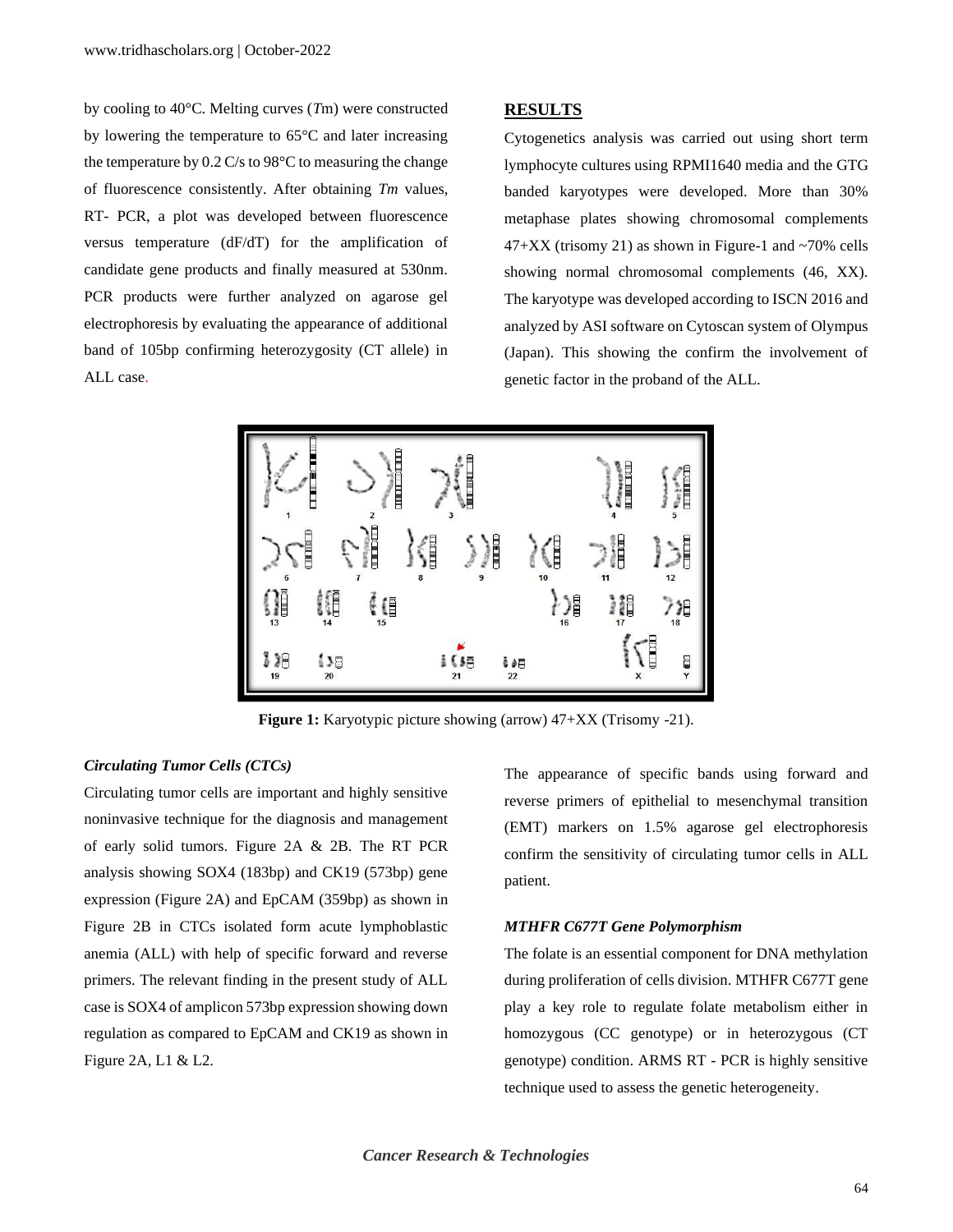

**Figure 2A & 2B:** RT- PCR analysis showing SOX4 and CK-19 gene expression in Acute Lymphoblastic Leukemia and its respective female control (Mrk-100bp, L1 case & L2 control showing SOX4 gene (183bp), respectively. The L3 case & L4 control showing CK-19 gene expression (573bp) as shown in Figure 2A. Similarly, the EpCAM gene (359bp) showing Mrk-100bp, L1(case) & L2 (controls).

| S. No | <b>Target</b> | <b>Sample Types</b>         | Cycles (Ct value) | Tm values |
|-------|---------------|-----------------------------|-------------------|-----------|
| 1.    | <b>MTHFR</b>  | CTCs (Ficoll's method)      | 20.35             | 86.50     |
| 2.    | <b>GAPDH</b>  | CTCs                        | 21.72             | 86.00     |
| 3.    | <b>MTHFR</b>  | Non-CTCs (without Ficoll's) | 24.29             | 85.50     |
| 4.    | <b>GAPDH</b>  | Non-CTCs                    | 20.10             | 87.50     |
| 5.    | <b>MTHFR</b>  | <b>Native Control</b>       | 23.51             | 87.00     |
| 6.    | <b>GAPDH</b>  | Native Control              | 18.33             | 88.00     |

**Table 2:** RT- PCR strategy showing amplification (Ct) cycle and melting peak (*Tm*) for MTHFR C677T gene analysis in circulating tumor cells.

**Notes: \***CTCs = Circulating Tumor Cells; NonCTCs = Blood samples; Native Controls= Normal female

Table 1 showing the details values of Ct and *Tm* of CTCs isolated from ALL case using two different procedures i.e. with Ficoll-Paque Plus or without Ficoll's (directly). The Ct vales in native female act as control is 23.51 and, in ALL case, (20.35) apparently showing significant correlation when corelate with *Tm* vales (87.0) and shift to ALL case  $(85.00)$  &  $(86.00)$  in CTCs in both the procedure used as shown in Figure 3A and 3B. The shifting of *Tm* values between 0.5-1.5 confirm the genetic heterogeneity of MTHFR C677T gene, where the nucleotide cytosine substitute in to thymidine  $(C \rightarrow T)$  followed by change of amino acid alanine into valine and simultaneously also confirm the validity and sensitivity in the procedures used for isolation of CTCs in the cancer like ALL.

# **DISCUSSION**

The acute lymphoblastic leukemia (ALL) is one of the major pediatrics cancers originates either from T or B lymphocytes and 80% of the children predisposed to genetic syndrome such as Down syndrome or Fanconi anemia [11]. Present case of ALL agree of the above statement and 30% metaphase cells shows trisomy-21, after GTG bandings as shown in Figure 1 which confirming the genetic association with other factors. The CTCs play an important role in tumor biology as noninvasive manner in different type of human cancer patients including solid tumor.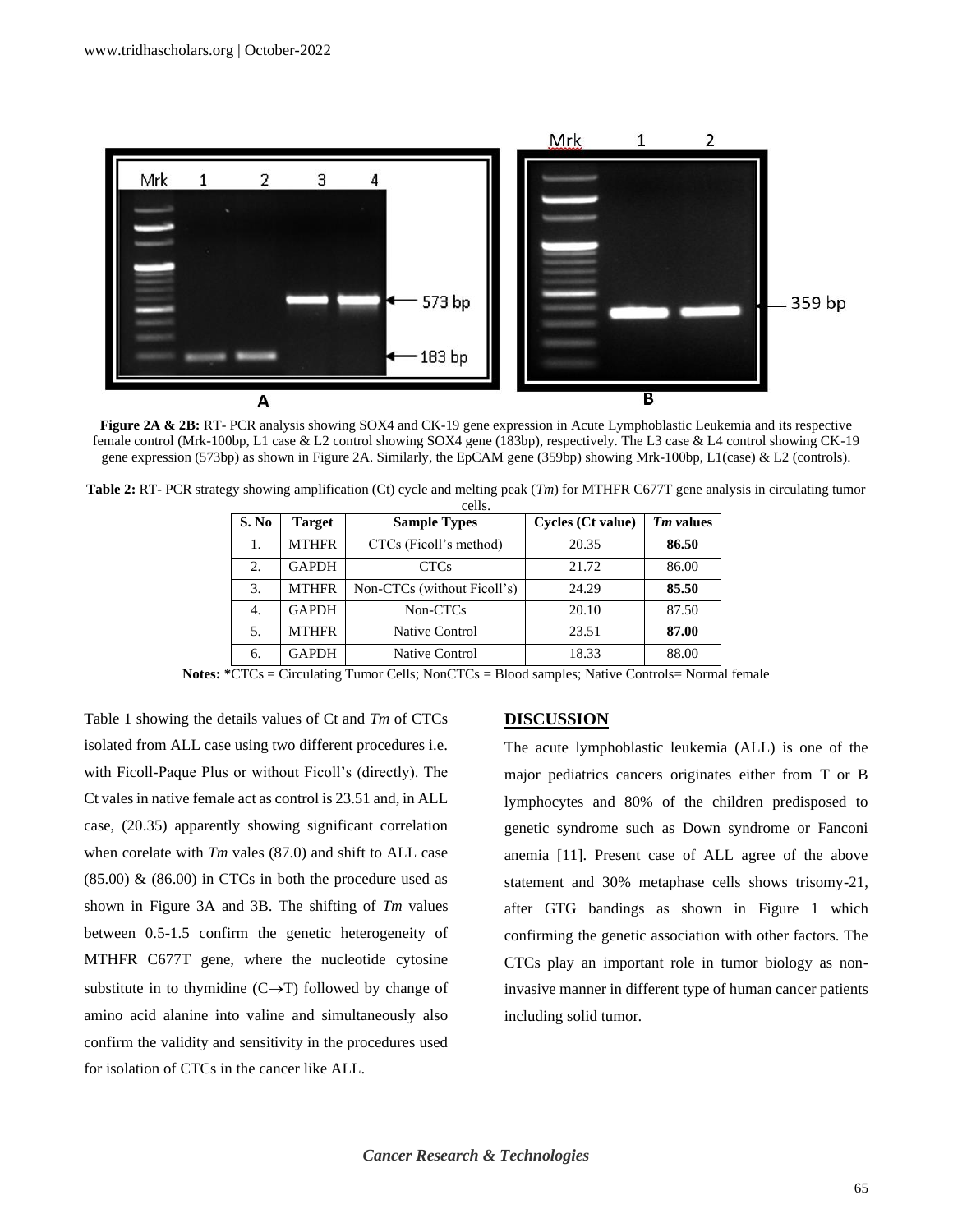

**Figure 3A & 3B:** RT-PCR analysis of MTHFR C677T gene in acute lymphoblastic leukemia (ALL) case and normal female as native control (figure 3A). Amplification Curve showing Ct values of the case (CTCs) with 20.35cycles, Case (cultured blood) with 24.29 cycles and Control with 23.51 cycles. The melting peak analysis showing shifting of *Tm* values from 85 .50°C-86 .50°C (Case) to 87.0°C (Control) as shown in (Figure 3B).

The CTCs is essential component of liquid biopsy and rich source of information for cancer diagnosis and prognosis. The frequency and sensitivity CTCs varying in different age groups and types of tissues [3]. Earlier report on CTCs is highly confusing regarding numbers, sensitivity and large (4-10ml) of blood sample are required for diagnosis [4], seems to be unethical from cancer patients. Therefore, present study is a novel noninvasive approach based on *in - vitro* culture technology, required small amount of sample and the sensitivity was checked by using highly conserved metastatic epithelial to mesenchymal transition markers SOX4, EpCAM and CK19 using polymerase chain reaction with forward and reverse sets of primes as documented in Figure-2 A &B. The present study has been designed which is simple and based on *in-vitro* cell culture techniques after collection of small amounts of blood was obtained from the family of proband suffering from acute lymphoblastic leukemia (ALL). This is the first report of this kind which proofs the sensitivity by using specific EMT markers. These EMT markers are highly sensitive for CTCs and has been selected for ALL case. SOX 4 is a early transcription factor belong to SRY related high mobility homo box group, encoding proteins responsible for embryonic development, cell differentiation including stem cell activation and maintenance [7] The over expression of SOX4 has been reported during transition from epithelial to mesenchymal due to aberrant pathway induced by TGF-β (3,4,5T). CK19 is an epithelial marker of filamentous cytoskeleton protein and member of polygenetic family of cytokeratins (CK). The expression of CK19 mainly were observed in head & neck carcinoma, neuroendocrine disorders, renal cell carcinomas and used as prognostic marker for blood as well as bone marrow. The existence also been noticed in epithelial cancers such as lungs, breast, pancreas and gastric tissues [4]. The epithelial cell adhesive molecule (EpCAM) is a membranous glycoprotein consist of 314 amino acids and play an important role in cell signaling, cell proliferation, differentiation and maintenance of organ morphology. The over expression has been reported in breast cancer patient during metastasis process [4,12]. However, the down regulation of SOX4 gene as compared to CK 19 and EpCAM, suggesting either due to different heterogenous cell population or interference of new variants pre termination (stop) codons (PTC) of MTHFR C677T gene [5] as shown in Figure 2A L1 and L2. Genetics and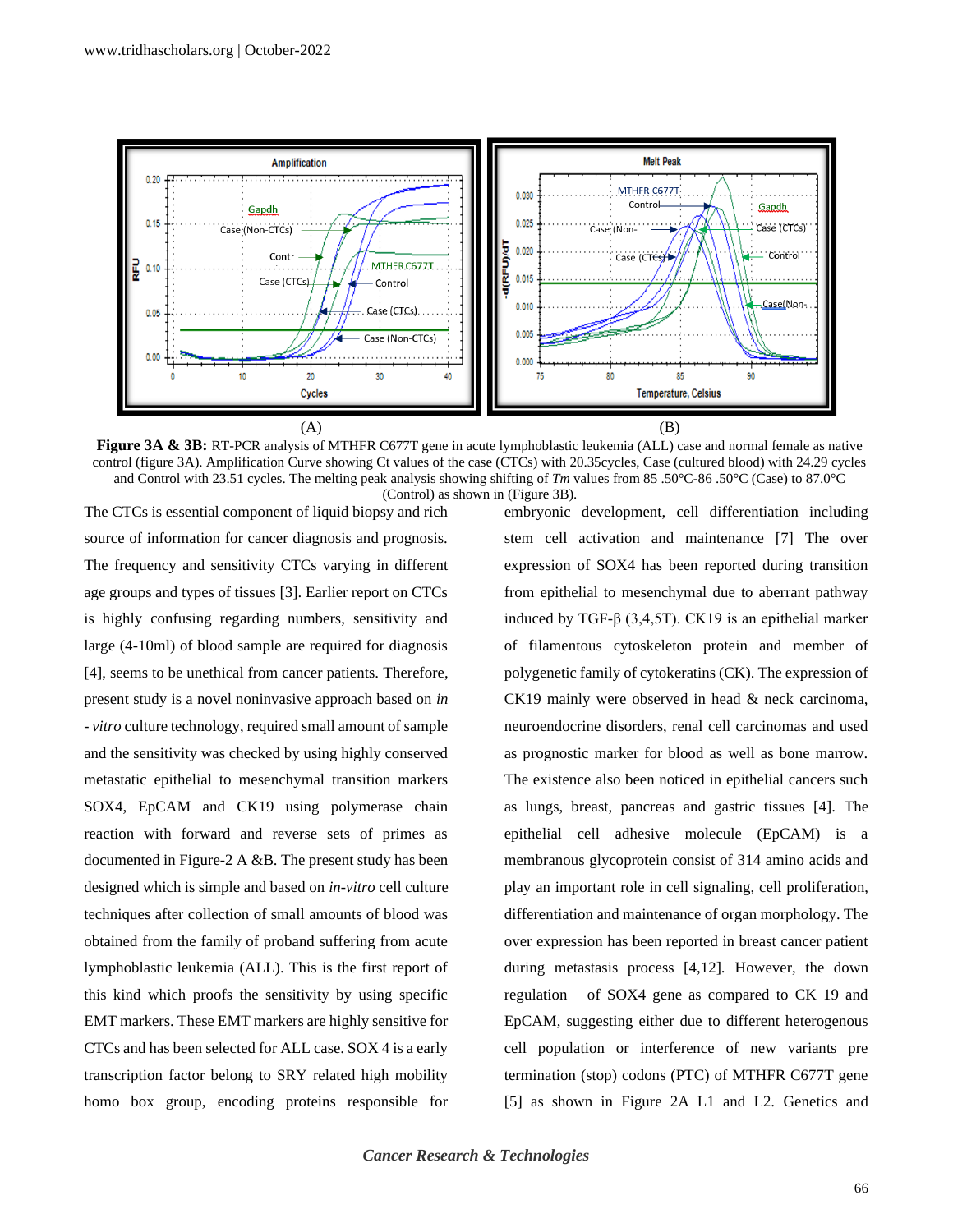epigenetic factors play an important role to regulate folate metabolism during DNA methylation in cancer of pediatrics age group [5]. In cancer biology, dietary factor plays an important role for *de novo* synthesis of folates for the cell proliferation and highly sensitive towards environmental mutagens. MTHFR C677T gene polymorphisms increase risk factor due to missense mutation where, cytosine change into thymidine  $(C \rightarrow T)$ leading to the substitution of amino acid alanine by valine resulting reduced the enzymatic activity of the enzyme resulting decrease the deficiency of folate and increase homocysteine level blood plasma. In the present cases of ALL Figure showing genetic heterogeneity by substitution of nucleotide cytosine change in to thymidine confirm to increase the risk factor of the disease in heterozygous (CT) condition due change of *Tm* values between case and controls as shown in Figure-2A &B. Earlier studies of the same author on MTHFR C677T gene polymorphism in different tumors suggests that genetic susceptibility increase due missense mutation in the proband and risk factor. Although, this is the first kind of the report on ALL case where CTCs establish positive correlation between two different procedures used and establish genetic link and risk factor of the disease. However, other predisposition cancer genes or environmental factors are required for further study in different labs to explore the etiopathology of cancer like ALL, otherwise the study will be remains in complete.

# **ACKNOWLEDGEMENT**

AKS is thankfully acknowledged to the Director, All India Institute of Medical Sciences, Patna, and also extend to patient and their family member who participate in this study.

#### **REFERENCES**

- 1. Chrístopherson WM (1965) Cancer cells in the peripheral blood: A second look. Acta Cytologica (9): 169-174.
- 2. [Ghossein R A, Bhattacharya S, Rosai J, et al. \(1999\) Molecular detection of micro metastases](https://pubmed.ncbi.nlm.nih.gov/10473071/) and circulating tumor cells [in solid tumors. Clinical Cancer Research 5\(8\): 1950-1960.](https://pubmed.ncbi.nlm.nih.gov/10473071/)
- 3. [Ding P, Wang Z, Wu Z, et al. \(2020\) Natural biointerface based on cancer cell membranes for specific capture and release](https://pubs.acs.org/doi/10.1021/acsami.0c03355)  [of circulating tumor cells. ACS Applied Materials & Interfaces 12\(18\): 20263-20270.](https://pubs.acs.org/doi/10.1021/acsami.0c03355)
- 4. [Zhao S, Yang H, Zhang M, et al. \(2013\) Circulating tumor cells \(CTCs\) detected by triple-marker EpCAM, CK19, and](https://pubmed.ncbi.nlm.nih.gov/22990361/)  [hMAM RT-PCR and their relation to clinical outcome in metastatic breast cancer patients. Cell Biochemistry and](https://pubmed.ncbi.nlm.nih.gov/22990361/)  [Biophysics 65\(2\): 263-273.](https://pubmed.ncbi.nlm.nih.gov/22990361/)
- 5. [Saxena AK, Tiwari M, Kumar V, et al. \(2020\) MTHFR new gene variants increase risk factor](https://www.researchgate.net/publication/349040261_MTHFR_New_Gene_Variants_Increase_Risk_Factor_in_Wilms%27_tumor_and_Prediction_of_3D_Structure_Modulates_Functional_Activity_During_Drug_-Protein_Interaction) in Wilms' tumor and prediction of [3D structure modulates functional activity during Drug -](https://www.researchgate.net/publication/349040261_MTHFR_New_Gene_Variants_Increase_Risk_Factor_in_Wilms%27_tumor_and_Prediction_of_3D_Structure_Modulates_Functional_Activity_During_Drug_-Protein_Interaction) Protein Interaction. Journal of Integrative Oncology [10\(1\): 1-6.](https://www.researchgate.net/publication/349040261_MTHFR_New_Gene_Variants_Increase_Risk_Factor_in_Wilms%27_tumor_and_Prediction_of_3D_Structure_Modulates_Functional_Activity_During_Drug_-Protein_Interaction)
- 6. Saxena AK, Kumar A [\(2019\) Microdeletion of the AZFc locus with high frequency of mosaicism 46, XY/47XYY in cases](https://www.geneticsmr.com/sites/default/files/articles/year2019/vol18-2/pdf/gmr18349_-_microdeletion-azfc-locus-high-frequency-mosaicism.pdf)  [of non-obstructive azoospermia in eastern population of India. Genetics and Molecular Research 18\(2\): 18349.](https://www.geneticsmr.com/sites/default/files/articles/year2019/vol18-2/pdf/gmr18349_-_microdeletion-azfc-locus-high-frequency-mosaicism.pdf)
- 7. [Jafarnejad SM, Wani AA, Martinka M, et al. \(2010\) Prognostic significance of Sox4 expression in human cutaneous](https://pubmed.ncbi.nlm.nih.gov/20952589/)  [melanoma and its role in cell migration and invasion. The American Journal of Pathology 177\(6\): 2741-2752.](https://pubmed.ncbi.nlm.nih.gov/20952589/)
- 8. [Alowaidi F, Hashimi S M, Alqurashi N, et al. \(2018\) Assessing stemness and proliferation properties of the newly](https://www.spandidos-publications.com/10.3892/or.2018.6392)  [established colon cancer 'stem'cell line, CSC480 and novel approaches to identify dormant cancer cells. Oncology Reports](https://www.spandidos-publications.com/10.3892/or.2018.6392)  [39\(6\): 2881-2891.](https://www.spandidos-publications.com/10.3892/or.2018.6392)
- 9. [Balducci E, Azzarello G, Valori L, et al. \(2005\) A new nested primer pair improves the specificity of CK-19 mRNA](https://pubmed.ncbi.nlm.nih.gov/15832770/)  [detection by RT-PCR in occult breast cancer cells. The International Journal of Biological Markers 20\(1\): 28-33.](https://pubmed.ncbi.nlm.nih.gov/15832770/)

*Cancer Research & Technologies*